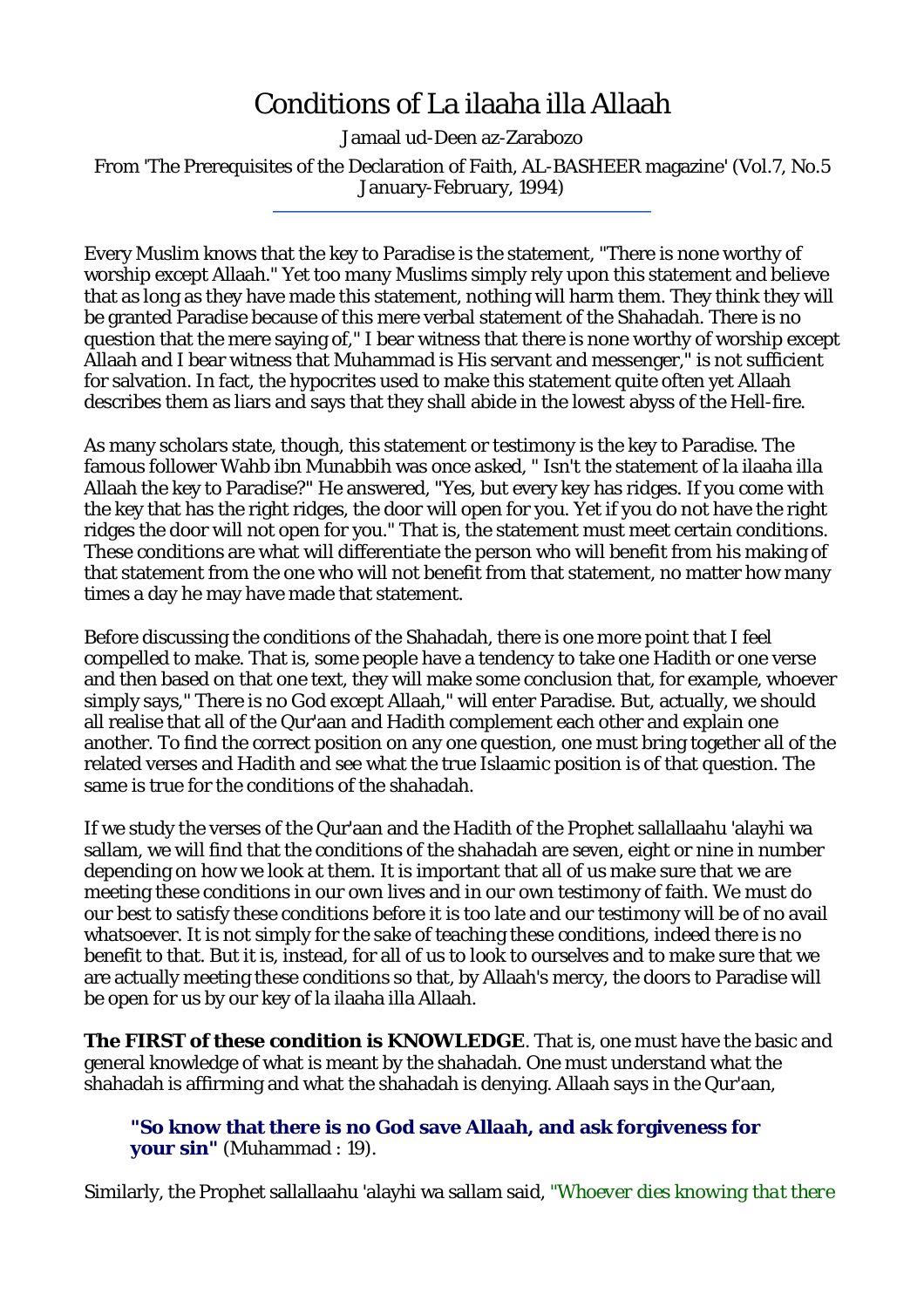*is no one worthy of worship except Allaah shall enter Paradise."* (Recorded by Muslim). In fact, the shahadah itself is a testimony. When one testifies to something, one must know what it is that he is testifying concerns. Obviously, a testimony about something that one does not have any knowledge about is absolutely unacceptable. Allaah says in the Qur'aan,

**"Save him who bears witness unto the truth knowingly"** (al-Zukhruf : 86).

Now this condition probably sounds obvious; if someone said to you, "There is no God except Allaah," and then said that what he meant by Allaah was Jesus, you would immediately tell him that this shahadah is nonsense. Yet can you imagine that there is a Muslim country in the world that until recently used to have a yearly week-long celebration to "the Gods of the Sea"! All along they call themselves Muslims and they make the shahadah numerous times a day. This clearly shows that they have no idea what the meaning of their shahadah is. Do you think that this kind of shahadah will open the doors to Paradise for them? Today, there are many Muslims who wonder why we should not accept secularism. They think that there is nothing wrong with secularism! Many of these Muslims pray five times a day and utter the shahadah repeatedly. Yet they see nothing wrong with accepting a Lawgiver other than Allaah? What kind of shahadah are these people making?

All of us do our best to learn at least the basics of Islaamic beliefs, the basics of what shahadah means. In this way, Allaah willing, we will be making the correct shahadah. We will be witnessing to the truth as we are supposed to be witnesses to it.

**The SECOND condition of the shahadah is CERTAINTY (or al-yaqeen)**. This is the opposite of doubt and uncertainty. In Islaam, in fact, any kind of doubt is equivalent to Kufr or disbelief. We must, in our hearts, be absolutely certain of the truth of the shahadah. Our hearts must not be wavering in any way when we testify to the truth of, "There is none worthy of worship except Allaah." Allaah describes the believers in the Qur'aan as those who have belief in Allaah and then their hearts waver not. Allaah says,

**"... the (true) believers are those only who believe in Allaah and His messenger and afterward doubt not, but strive with their wealth and their lives for the cause of Allaah. Such are the sincere"** (al-Hujuraat : 15).

Similarly, the Messenger of Allaah sallallaahu 'alayhi wa sallam said, *"No one meets Allaah with the testimony that there is none worthy of worship but Allaah and I am the Messenger of Allaah, and he has no doubt about hat statement, except that he will enter Paradise."* (Recorded by Muslim.) Indeed, Allaah describes the hypocrites as those people whose hearts are wavering. For example, Allaah says,

**"They alone seek leave of thee (not to participate in jihaad) who believe not in Allaah and the Last Day and whose hearts feel doubt, so in their doubt they waver"** (al-Tauba : 45).

Many scholars have stated that the diseases of the heart, or the doubt and suspicions that one allows into one's heart, are more dangerous for a person's faith than lusts and desires. This is because lusts and desires may be satisfied at some time yet the person still knows them to be wrong and he may control himself and repent and give up that evil deed. On the other hand, the doubts and suspicions may linger in the heart, with no cure, until the person finally leaves Islaam entirely or continues to practice Islaam while, in fact, in his heart he does not have the true faith. The greatest cure for these doubts is seeking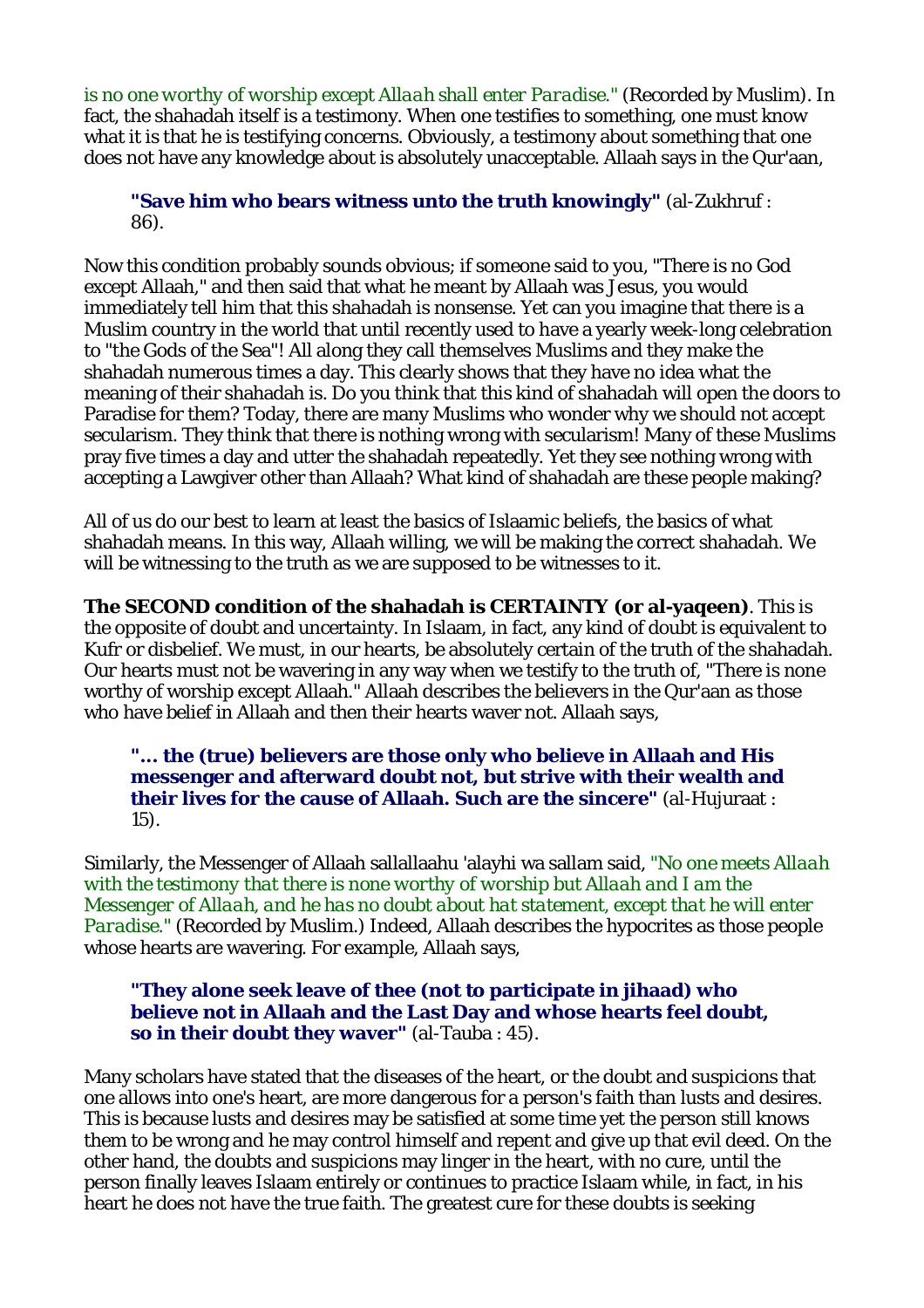knowledge. It is through sound knowledge of the Qur'aan and the sunnah that most of these doubts will be removed. By study and understanding, one will attain certainty. And as one studies and learns more, his certainty will be made firmer and firmer. I will give you just one example on this point; this is related to all of the doubts, suspicions and misconceptions that are circulating about the authenticity of the Hadith literature. For example, some Muslims even claim that Hadith were not recorded until at least 200 years after the death of the Prophet sallallaahu 'alayhi wa sallam. Indeed, there are Muslims who seem to have a great deal of doubt about Hadith and very quick to reject Hadith on that basis. But, in fact, if one actually takes the time to study the history and preservation of Hadith, one will immediately recognise that all those claims and charges against the Hadith are not based on anything scientific whatsoever. They are nothing but false claims that come from Satan and which Muslims with poor understanding and knowledge have allowed to creep into their hearts. Let me make one last point about this condition of certainty. As I alluded to earlier, doubts and misconceptions are very dangerous for a person's faith. Doubt and wavering are tantamount to apostasy in Islaam, as I mentioned earlier. Hence, every Muslim should do best to safeguard himself from such doubts and remain away from the sources of doubtsespecially if they are not well grounded in the Islaamic sciences and do not have the knowledge to refute such doubts and misconceptions. Hence if a person has an associate or friend, even if he be a Muslim friend, who is always making him doubt Allaah or the religion, then he should remain away from that person in order to safeguard his own religion. Many Muslims nowadays study courses on Islaam taught by Orientalists and because of their weak backgrounds in Islaamic studies, they are influenced by the nonsense that some of these Orientalists are teaching in the name of "science". Similarly, many brothers and sisters nowadays are spending hours at a time with the computer news groups and bulletin boards. A lot of nonsense and falsehood are posted on those news groups and bulletin boards. Again, the one who is not very knowledgeable of his religion may easily be influenced and affected by the misconceptions and false arguments that he reads in those bulletin boards. He should remain away from those things and get a deeper knowledge of Islaam through the authentic sources of the religion. Again, the greatest counterforce that can defeat doubts and misconceptions, after the bounty and guidance of Allaah, is sound knowledge and understanding of the religion. When a person has that, he will not be affected by the weak arguments put out by the enemies of Islaam and he will be, Allaah willing, from among those described in the Qur'aan,

## **"It is only those who have knowledge among His slaves that fear Allaah"** (Faatir : 28)

**The THIRD condition of the shahadah is ACCEPTANCE (or al-qabool)**. If a person has knowledge of and certainty in the shahadah, this must followed by acceptance, with the tongue and heart, of whatever that shahadah implies. Whoever refuses to accept the shahadah and its implications, even if he knows that it is true and certain about its truth, than he is a disbeliever. This refusal to accept is sometimes due to pride, envy or other reasons. In any case, the shahadah is not a true shahadah without its unconditional acceptance. The scholars all talk about this condition as a general condition in the way that I have just stated. However, there is also a more detailed aspect that we must all be aware of. The believer accepts whatever the implications of the shahadah are. This also means that he believes in whatever is stated in the Qur'aan or stated by the Prophet sallallaahu 'alayhi wa sallam, without any right to choose what he wants to believe and what he wants to reject. Allaah says in the Qur'aan,

**"Do you believe in part of the book and reject part of it? And what is the reward of those who do so save ignominy in the life of the world, and on the Day of Resurrection they will be consigned to the most**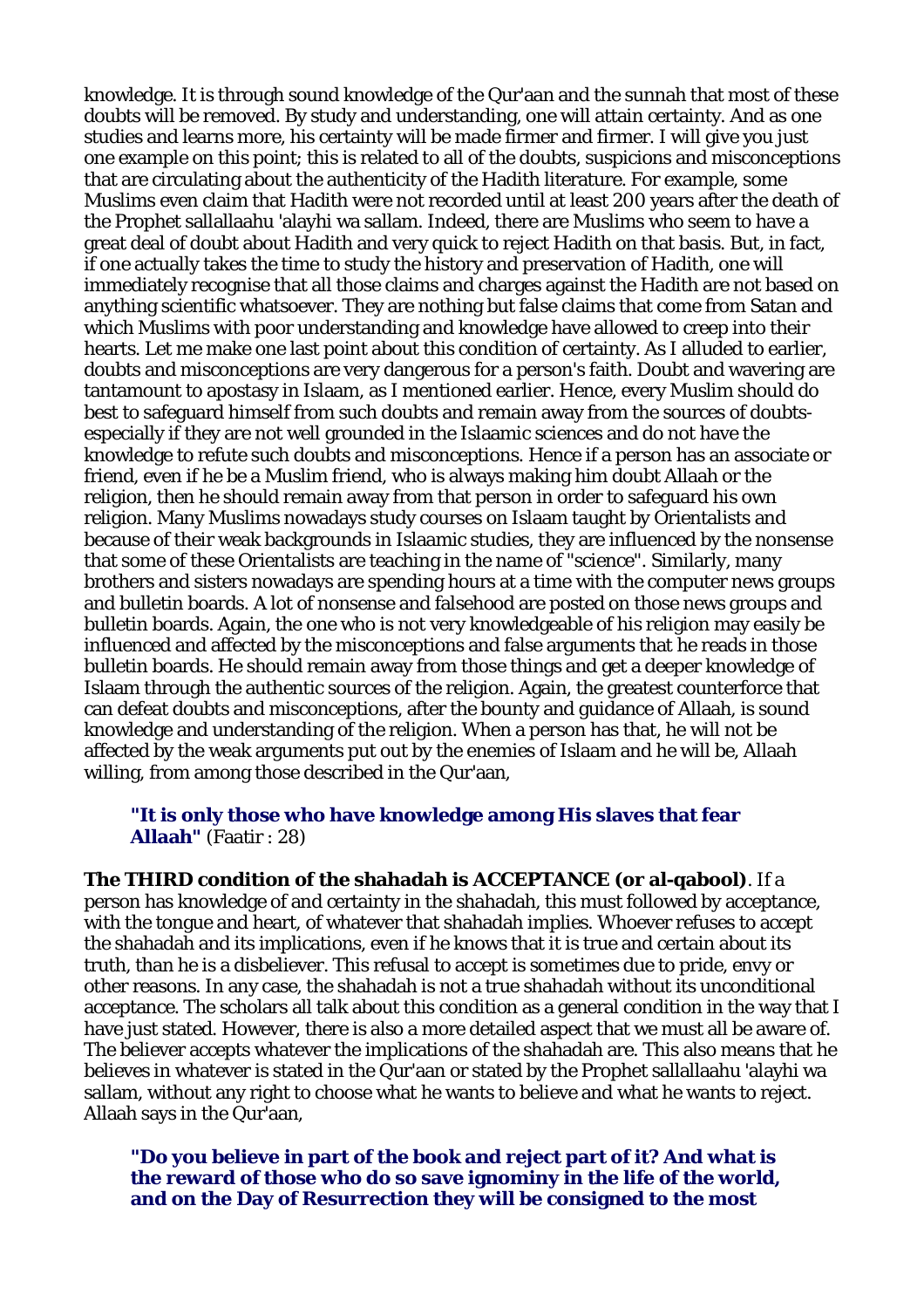**grievous doom"** (al-Baqara : 85).

This is one aspect that the Muslims must be aware of. Although it is not the same as the complete refusal to accept the truth, by rejecting part of the truth that has come from Allaah, one also negates his testimony of faith. Unfortunately, many Muslims are doing this nowadays in various ways. Although not all of these forms may necessarily be considered apostasy, they are still very dangerous. For example, if they do not like what is stated in a verse in the Qur'aan, they simply reinterpret the verse according to their liking. If they do not like what is stated in a Hadith, they simply state that the Hadith must not be authentic although they are not scholars in that area. This kind of behaviour is the antithesis of the behaviour of the true Muslims. Whatever comes from Allaah and His Messenger sallallaahu 'alayhi wa sallam, the true Muslim believes in as the truth. This goes hand in hand with their testimony of faith.

**The FOURTH condition of the shahadah is SUBMISSION and COMPLIANCE (or al-inqiyad)**. This implies the actual physical enactment with our deeds of our shahadah. In fact, this is one of the main meanings of the word Islaam itself, "the submission to the will and commands of Allaah." This is what Allaah commands in the Qur'aan,

**"Turn unto Him repentant, and surrender unto Him"** (al-Zumar : 54).

Allaah has praised those who submit to His command by their actions. Allaah says,

**"Who is better in religion than he who surrenders his purpose to Allaah while doing good"** (al-Nisa : 125).

Actually, Allaah has clearly made it a condition of faith that one submits to the command of Allaah and His messenger. Allaah says,

**"But nay, by your Lord, they will not truly believe until they make you [the Messenger of Allaah] judge of what is in dispute between them and find within themselves no dislike of which you decide, and submit with full submission"** (al-Nisa : 65)

Unfortunately, there are many who claim that there is no relationship between faith and deeds. You can even hear one Muslim saying about another, "That is the best Muslim I have ever met," yet the other person performs scarcely any of the deeds of Islaam whatsoever. This incorrect understanding of faith has spread throughout the Muslim world. Indeed, our shahadah or testimony of faith must be implemented or realised in our hearts, tongues and actions. In our hearts, we must have love for Allaah, fear Allaah and hope in Him. With our tongues we must testify to the shahadah. And with our actions, we must implement what the testimony of faith requires from us. Anyone who claims to be a Muslim and yet does no deeds, either does not understand Islaam whatsoever or is bearing testimony against himself that his testimony of faith is not a true and correct testimony of faith. This does not mean that the true believer never commits a sin. Indeed, true believers do commit sins, but as long as they recognise that what they did is not correct and it is inconsistent with their obligation of submitting to Allaah, then they have not violated the soundness of their testimony or shahadah. But do not forget, they are still sinners. And what is the minimum of submission that is required from a person beyond which there can be no claim to faith? For those scholars who say that the abandonment of prayers is infidelity, it is the five daily prayers. Whoever does not perform, at least, the five daily prayers has gone beyond the limit that is acceptable for lack of deeds. Allaah knows best.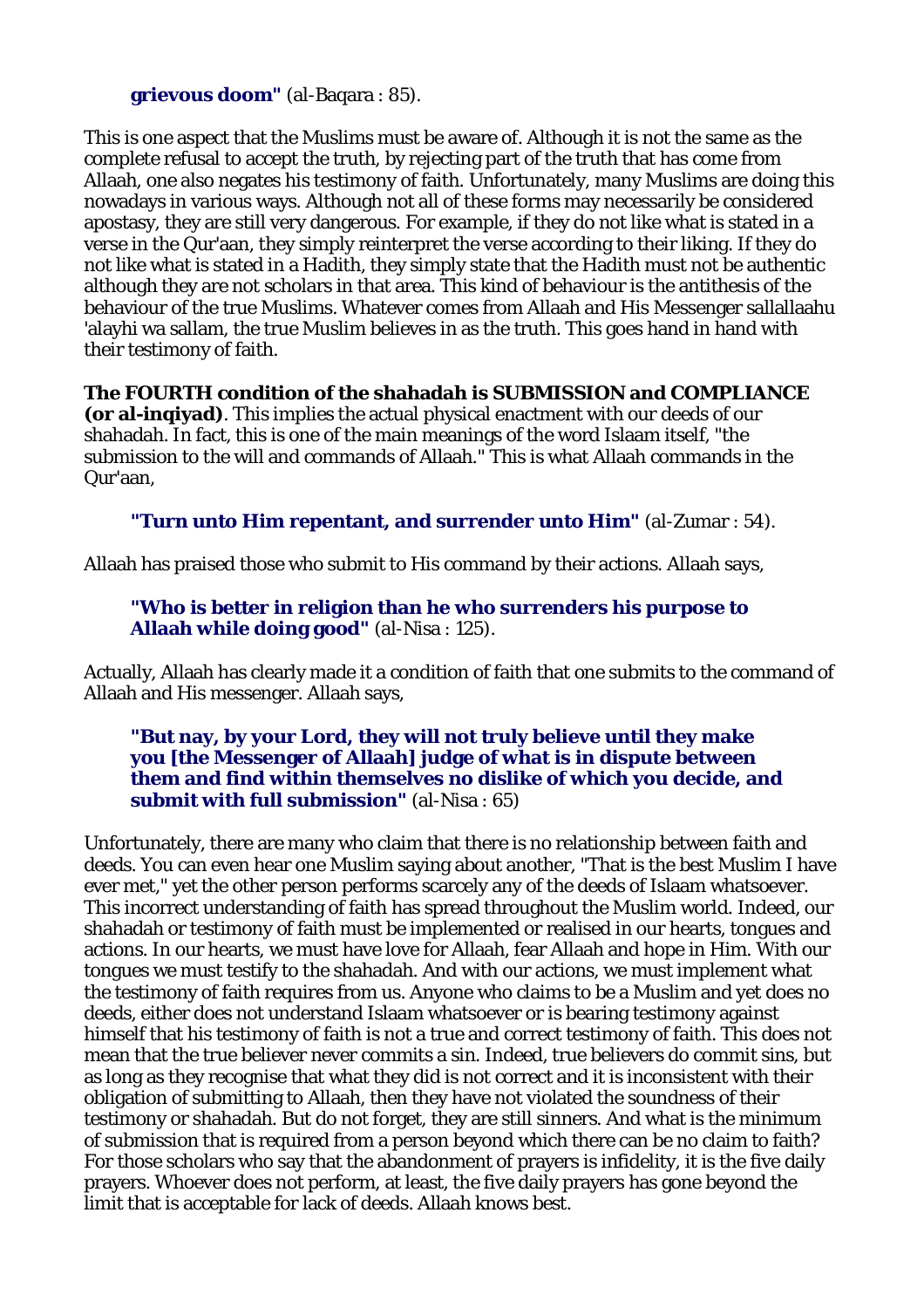**The FIFTH condition is TRUTHFULNESS (or as-sidq)**, as opposed to hypocrisy and dishonesty. This means that when we say the shahadah, we are saying it honestly. We actually mean it. We are not lying when it comes to our testimony of faith. The Prophet (peace be upon his) said, *"No one bears testimony to there being no one worth of worship save Allaah, sincerely from his heart, except that Allaah makes the Hell-fire forbidden for him."* (Recorded by al-Bukharee and Muslim.) We are all familiar with those who say the testimony of faith yet they are not saying it honestly. They do not believe in it but they are simply saying it in order to protect themselves or to get some gain from doing so; these are the hypocrites. Allaah has described them in the opening of the Qur'aan with the following words

**"And of mankind are some who say, 'We believe in Allaah and the Last Day,' when they believe not. They think to beguile Allaah and those who believe, and they beguile none save themselves, but they perceive not. In their hearts is a disease, and Allaah increases their disease. A painful doom is theirs because they lie"** (al-Baqara 8-10).

Obviously, the shahadah of those who become Muslims simply to benefit from being Muslim and not because they believe in Islaam will be rejected by Allaah in the Hereafter. They will face a painful punishment due to their lying.

**The SIXTH condition is SINCERITY (or al-ikhlaas)**. That is, when we make the shahadah, we must do so solely for the sake of Allaah. We must not do it for any other reason. And we must not do it for anyone else's sake. In this manner, the meaning of sincerity is opposite of Shirk or ascribing partners with Allaah. We became and remain Muslims solely for Allaah's sake. Allaah says in the Qur'aan,

**"Worship Allaah, making religion pure for him"** (al-Zumar : 2). And Allaah also says,

**"And they are ordained not else than to serve Allaah, keeping religion pure for Him, as men by nature upright and to establish worship and to pay the poor-due. That is true religion"** (al-Bayyinah : 5).

And the Prophet sallallaahu 'alayhi wa sallam added, *"Allaah has forbidden for the Hell-fire anyone who says, 'There is no one worthy of worship except Allaah,' and say so desiring the face [and pleasure] of Allaah."* (Recorded by Muslim). This is something that we should all think about, especially those of us who grew up in Muslim families and were born Muslim. We should make it very clear to ourselves that we are Muslims only for the sake of Allaah. We are not Muslims for the sake of our parents, friends, family or community. It must be clear in our minds that we are Muslims for the sake of Allaah first, last and only. One of the signs that we are Muslims for the sake of Allaah is that we do whatever Allaah asks of us, regardless of what anybody else desires or wants from us. That is, in the same way that we are Muslims solely for the sake of Allaah, all of our actions are done for the sake of Allaah. However, sometimes one begins to wonder whether this condition is met by some people. Some people from the Muslim world practice Islaam to the extent that it is pleasing to their families. If there is anything in Islaam that their families do not like-although their families are Muslim and therefore they actually should like all of Islaam- then they do not practice that aspect of Islaam. One common example of that nature is mixing between men and women. Sometimes a brother, here in the U.S., will not mix with women and his wife will remain separate from the men. Yet, when they return to their homes, because this is not pleasing to their families who want to mix between men and women, they easily, simply and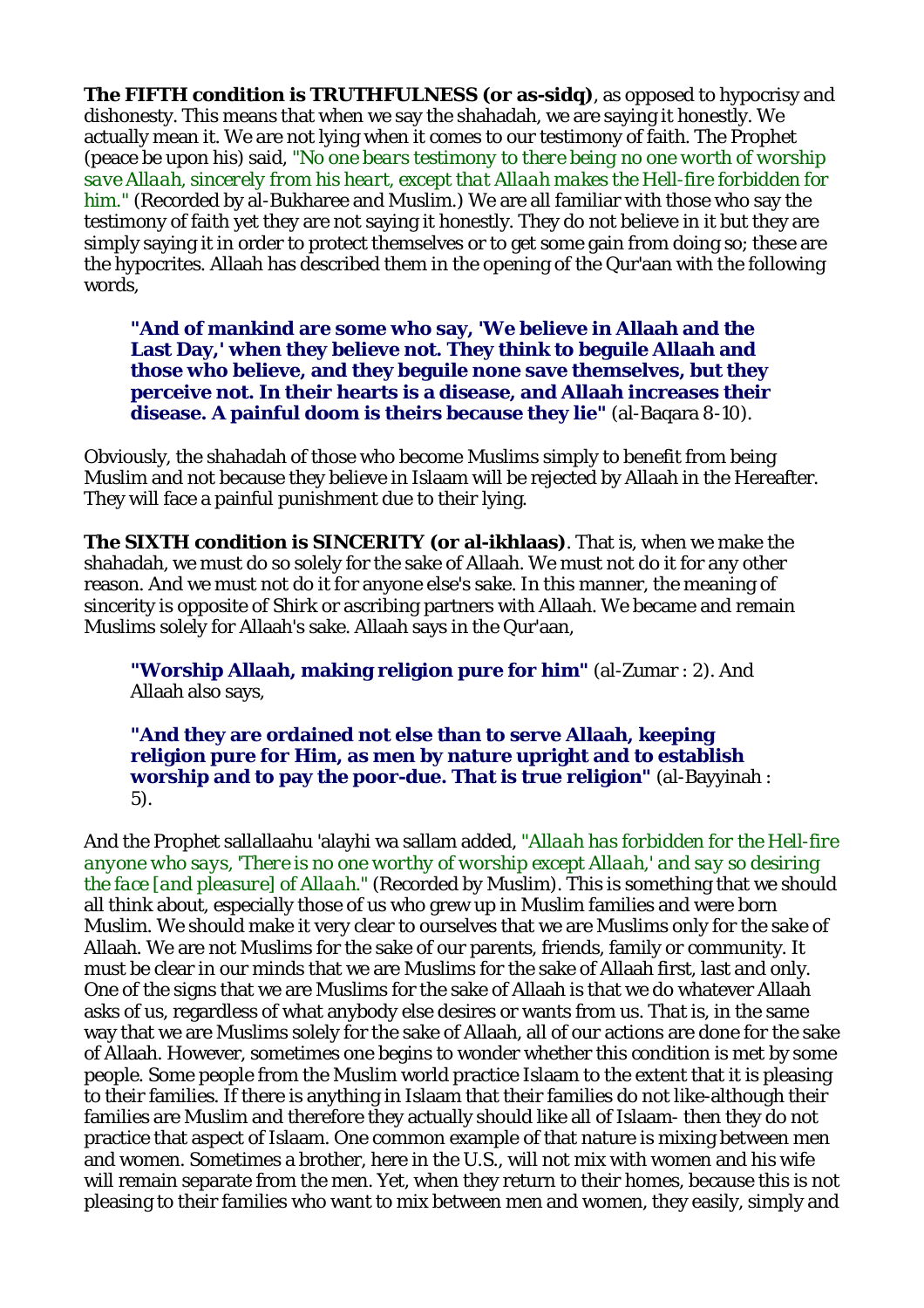happily compromise their religion for the sake of their parents. These people must sincerely ask themselves why they are Muslims. Are they Muslims for the sake of their parents and therefore whatever their parents like they will do and whatever their parents do not like they won't do? Or are they Muslims for the sake of Allaah and therefore whatever Allaah dislikes they will not do and whatever Allaah is pleased with what they do?

**The SEVENTH condition is LOVE (or al-mahabbah)**. That is, the believer loves this shahadah, he loves in accordance with the shahadah, he loves the implications and requirements of the shahadah and he loves those who act and strive for the sake of this shahadah. This is a necessary condition of the shahadah. If a person makes the shahadah but does not love the shahadah and what it stands for, then, in fact, his faith is not complete. It is not the faith of a true believer. And if he loves something more that this shahadah or if he loves something more than Allaah, then he has negated his shahadah. The true believer, the one meeting the conditions of the shahadah puts no one whatsoever as an equal to Allaah in his love. Allaah says in the Qur'aan,

**"Yet of mankind are some who take unto themselves (objects of worship which they set as) rivals to Allaah, loving them with a love like (that which is due to) Allaah only. However, those who believe are stauncher in their love of Allaah"** (al-Baqara : 165).

And elsewhere Allaah says,

**"Say: If your fathers, or your sons, or your brethren, or your wives, or your tribe, or the wealth you have acquired, or merchandise for which you fear that there will be no sale, or dwellings you desire are dearer to you than Allaah and His Messenger and striving in His way: then wait till Allaah brings His command to pass. Allaah guides not wrongdoing folk"** (al-Tauba : 24).

The Prophet sallallaahu 'alayhi wa sallam said, *"Whoever has three characteristics has tasted the sweetness of faith. [The first of these] is that he loves Allaah and His Messenger more than he loves anyone else ... "* (Recorded by al-Bukharee and Muslim.). This is one of the most important aspects of Islaam yet, for some reason, it is missing from the lives of many Muslims. They act in Islaam as if Islaam were a chore instead of doing things out of the love of Allaah. When Allaah orders us to do something, like bear witness to the faith, we should realise that that thing is pleasing to Allaah and, therefore, out of our love for Allaah, we should be very pleased to do the acts that are pleasing to Allaah. But, as I said, this feeling is missing from many, many Muslims today.

**The EIGHT condition of the shahadah is that the person who makes the shahadah must DENY EVERY OTHER OBJECT OF WORSHIP**. Although that is clear in the words of the testimony of faith, it does not seem clear to everyone who makes that testimony. Therefore, I am mentioning it explicitly here. In Surah al-Baqara, Allaah clearly reminds us of this important aspect of the shahadah, the shahadah is not merely an affirmation but it is both and affirmation and a negation. Allaah states,

**"And he who rejects false deities and believes in Allaah has grasped a firm handhold which will never break"** (al-Baqara : 256).

Perhaps the Prophet sallallaahu 'alayhi wa sallam made this point even clearer when he said, *"Whoever says there is no one worthy of worship except Allaah and denies whatever is worshipped besides Allaah, then his wealth and blood are protected and his accounting*